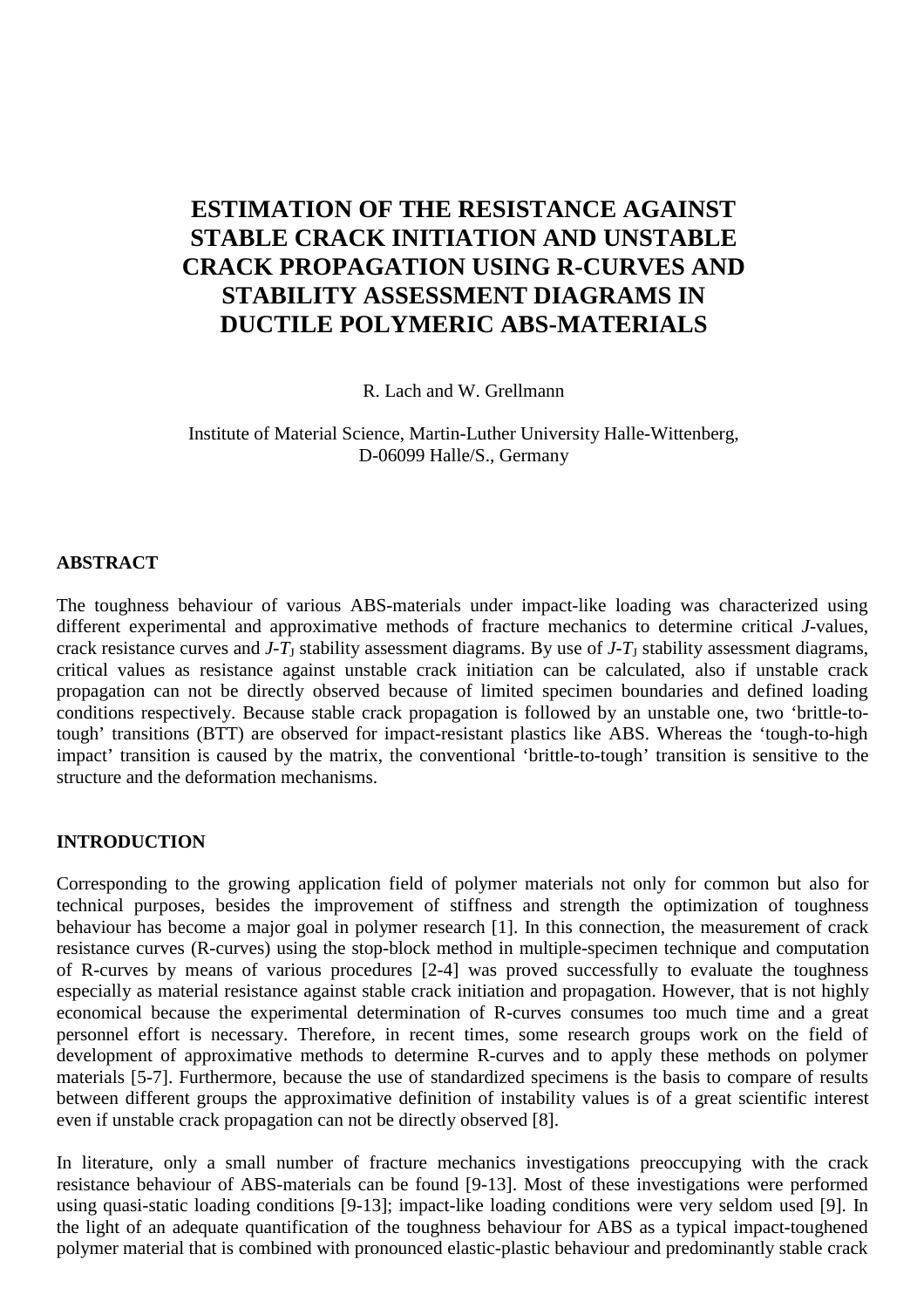propagation, various concepts of elastic-plastic fracture mechanics those reflect different aspects of the mechanical behaviour should be used. Therefore, in future, a main point of view should be formed by toughness assessment under impact-like loading conditions, for example the determination of so-called 'dynamic' crack resistance curves. In some publications, increasing slopes of R-curves and *J*0.2-values have been observed in dependence on the test speed [9] and the rubber content [10,12] respectively. The  $J_{0.2}$ values for two materials showed an opposite manner in the temperature range from -50 °C to 20 °C [9]: Whereas  $J_{0,2}$  increased for a bulk-polymerized ABS with increasing temperatures,  $J_{0,2}$  decreased for an emulsion-polymerized ABS in the given range of temperature, that is caused by different microstructures. From the crack initiation values and tearing moduli versus temperature dependencies (-20−80 °C) of different emulsion-polymerized ABS-materials, the crack initiation values yielded a minimum value and the tearing moduli a maximum value at 80 °C [12].

#### **EXPERIMENTAL AND THEORETICAL BASIS**

## *Determination of Fracture Mechanics Parameters as Material Resistance against Stable Crack Initiation and Propagation under Impact-Like Loading Conditions*

#### *Experimental Determination of 'Dynamic' Crack Resistance Curves*

For the characterization of the stable crack initiation and propagation the stop-block method was used where the variation of crack growth ∆*a* is realized by defined limiting of specimen deflection, and crack resistance curves (R-curves) under impact-like loading conditions, so-called 'dynamic' R-curves, were recorded [2,14]. The basis of computing *J-* and COD-values is formed by measuring load-deflection diagrams [2]. R-curves can be evaluated using different procedures, for instance the standard draft ESIS TC4 [15] where, however, a wellestablished standardized R-curve routine that has been successfully applied to all polymers does not exist yet. Because of the given data point distribution a linear relationship between the loading parameters  $(J, \delta)$  and the



**Figure 1:** Evaluation of a *J*- $\Delta a$  crack resistance curve (ABS 270, 24 wt.-% rubber, 25 °C) (a): valid ( $\lambda$ ) and invalid ( $\gamma$ ) data,  $\Delta a_{\text{max}}$  – maximum limit of stable crack growth; Geometry factor ε versus *J-*values (b): from R-curves for ABS 270 (-20 °C, 25 °C, 60 °C) and other experimental results [1,2,16,17]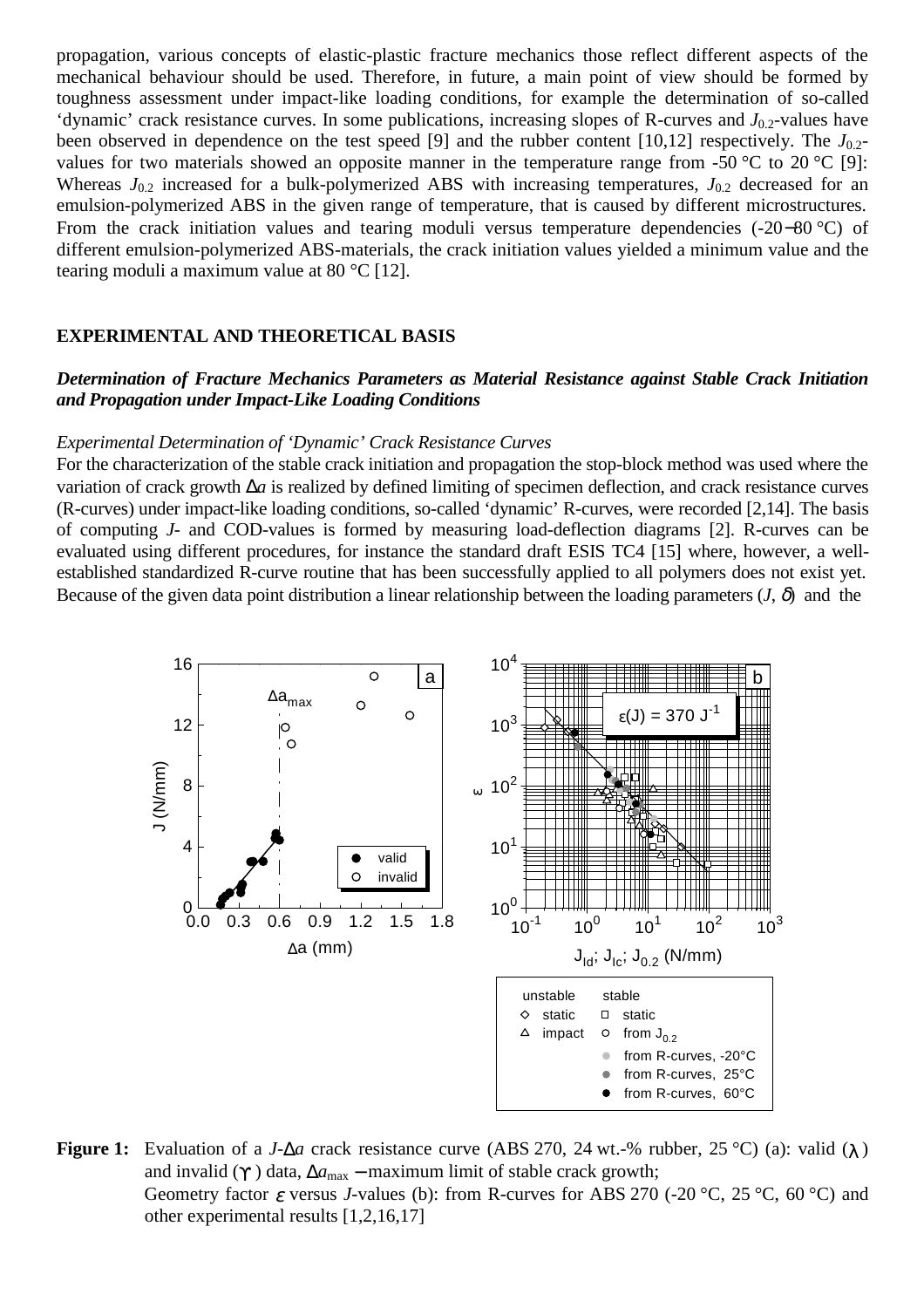stable crack growth ∆*a* is supposed [14] (Eqn. 1):

$$
J; \delta = C_1 \Delta a + C_2 \tag{1}
$$

where the fit parameters  $C_1$  and  $C_2$  are dependent on material and loading conditions (test speed, temperature). In order to quantify the resistance against stable crack initiation,  $J_{0.2}$ - and  $\delta_{0.2}$ -values are determined at engineering crack initiation point corresponding to a crack growth  $\Delta a = 0.2$  mm. The tearing moduli  $T<sub>J</sub>$  and  $T<sub>δ</sub>$ those are defined after Eqn. 2a,b

$$
T_{\rm J} = \frac{dJ}{d(\Delta a)} \frac{E_{\rm d}}{\sigma_{\rm yd}^2} \quad \text{and} \quad T_{\delta} = \frac{d\delta}{d(\Delta a)} \frac{E_{\rm d}}{\sigma_{\rm yd}} \tag{2a,b}
$$

make possible quantification of the material resistance against stable crack propagation (*E*<sub>d</sub> − dynamic Young's modulus,  $\sigma_{\text{vd}}$  – dynamic yield stress).

#### *Geometry-Independent Dynamic R-Curves*

For determination of material-specific fracture mechanics parameters, the *J*-∆*a* and δ-∆*a* data respectively should be geometry-independent, i.e. the minimum specimen geometry limits should be utilized. These minimum specimen geometry limits can be estimated exemplary for the *J*-integral concept after Eqn. 3

$$
B; a; W - (a + \Delta a) \ge \varepsilon \frac{J}{\sigma_{\text{yd}}}
$$
 (3)

where the length of the ligament *W*-( $a+\Delta a$ ) is the most critical quantity (*B*, *W* – specimen thickness and width, *a*  $-$  initial crack length). The geometry factor  $\varepsilon$  ranging from 7.2 to 1220 is material-dependent [2,16,17]. Because of the finite specimen dimension (especially the limited ligament length), during crack propagation, a transition from predominantly plane strain to predominantly plane stress state is observed. Corresponding to that, a strong increase of  $J$ - and  $\delta$ -values is found because the extern energy can not be dissipated into a greater volume due to the interaction of the plastic zone with the specimen boundary but a higher plastic deformation capacity in correspondence to a greater energy density in a limited volume occurs. Furthermore, a propagation of the crack into the pressure zone of the specimen is possible, that also causes an increasing crack resistance. The main conclusion is that only up to the begin of the strong-increasing *J* (Figure 1a) and  $\delta$  respectively, i.e. for ∆*a* ≤ ∆*a*max, valid R-curve data are measured. Using the experimental derived maximum crack growth ∆*a*max and *J*( $\Delta a_{\text{max}}$ ) the geometry independence of fracture mechanics values for  $\Delta a \leq \Delta a_{\text{max}}$  is confirmed by application of the polymer-specific  $\varepsilon$ -*J* relation (Figure 1b) [2,16,17].

#### *Fracture Safety Criteria of Elastic-Plastic Fracture Mechanics*

For greater stable parts of crack propagation (ductile behaviour) following criteria of fracture safety can be formulated according to Blumenauer and Pusch [18] by use of *J-*∆*a* crack resistance curves (*J*-R curves):

*Material Resistance against Stable Crack Initiation*

$$
J^{\text{component}} \leq J_{i} \quad \text{or} \quad J^{\text{component}} \leq J_{0.2} \tag{4}
$$

The loading parameter *J*<sup>component</sup> is either numerically computed or by using approximation methods.

*Material Resistance against Stable Crack Propagation*

$$
\frac{\text{d}J^{\text{component}}}{\text{d}(\Delta a)} < \frac{\text{d}J^{\text{material}}}{\text{d}(\Delta a)}\tag{5}
$$

The measurement of *J-*∆*a* curves makes quantification of the material parameters on the right side of unequations 4 and 5 possible. Regarding unequation 4 crack initiation values can be derived either at the physical initiation point or in form of engineering crack initiation values  $J_{0.2}$ .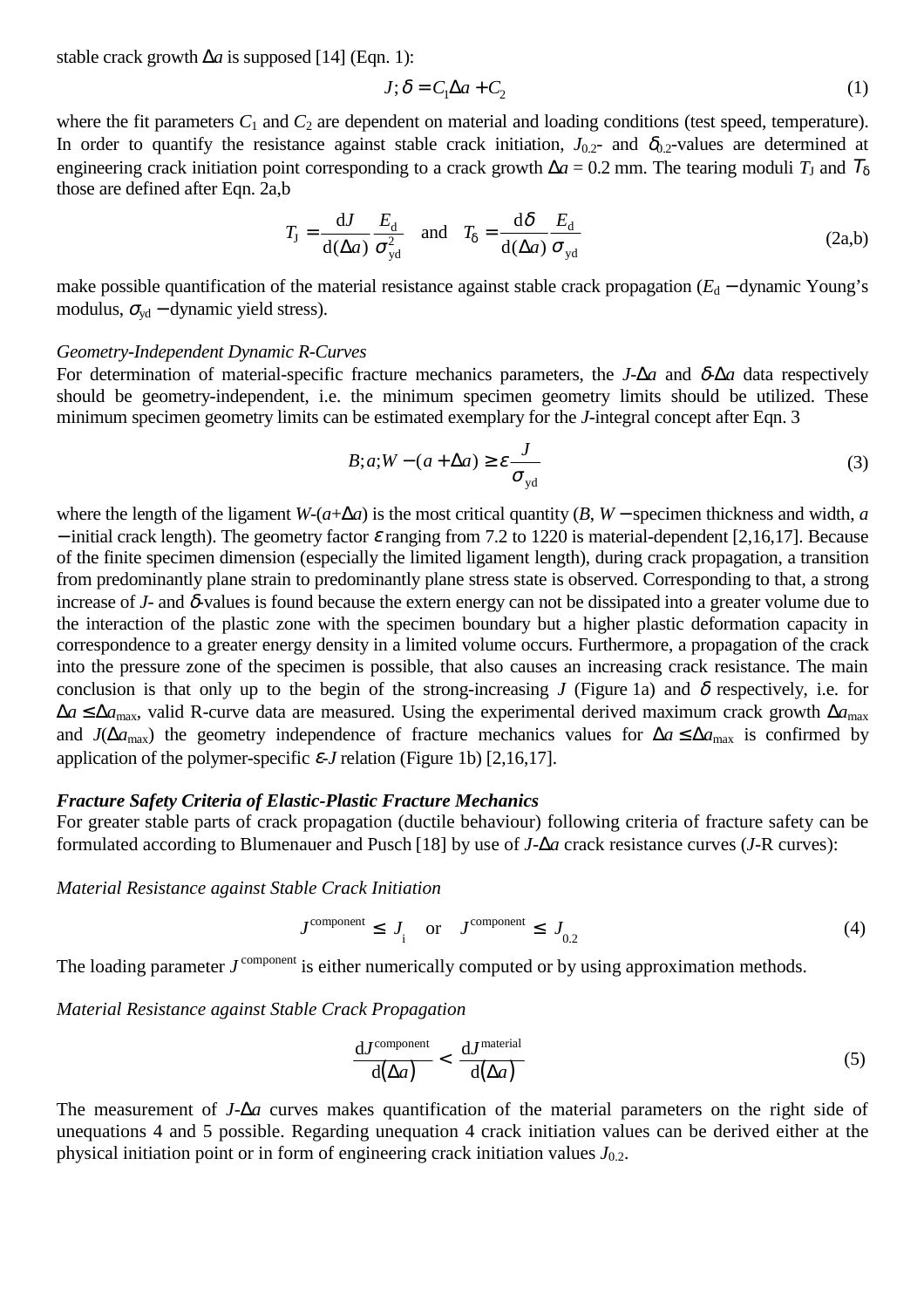

**Figure 2:** Scheme of transformation of *J*-∆*a* crack resistance curves (a) with (λ ) or without points of instability into *J*-*T*J stability assessment diagrams (b) to determine approximative fracture mechanics values,  $J^{\text{app}}$  and  $\delta^{\text{app}}$ , as resistance against unstable crack initiation

## *J-T*J *stability assessment diagram*

Furthermore, as another method for polymer materials,  $J - T<sub>J</sub>$  stability assessment diagrams [18;20] can be used to evaluate the failure safety, i.e. the safety against unstable crack propagation, if limited crack growth is observed. By use of the tearing modulus (Eqn. 2a), an instability criterion to avoid a crack instability corresponding to increasing crack growth can be formulated [19]:

$$
T_{\text{J}}^{\text{component}} \leq T_{\text{J}}^{\text{material}} \tag{6}
$$

where the loading parameter  $T_J^{\text{component}}$  can be estimated from maximum plastic load. Thus, unstable crack propagation can be observed, if the tearing modulus of the component is greater than that of the material.

Generally, by using load-deflection diagrams of specimens those show predominantly unstable crack propagation, critical *J*-values  $J<sub>Id</sub>$  as resistance against unstable crack initiation can be computed by means of various approximation methods based on the energetical interpretation of the *J*-integral [1,18]. In all other cases, if no unstable crack propagation is observed because of the finite specimen geometry, i.e. for predominantly stable crack propagation, nevertheless it is possible to estimate approximative *J*-values *J*<sup>app</sup> as resistance against unstable crack initiation on the basis of the instability criterion (Eqn. 6). In order to evaluate components, *J-* $\Delta a$  curves (Figure 2a) are transformed into *J-T*<sub>J</sub> plots, the so-called *J-T*<sub>J</sub> stability assessment diagrams (Figure 2b).

TABLE 1 EMPIRICAL PARAMETERS  $\beta_I$  and  $\beta_{\delta}$  for ABS and other plastics

|             | $\beta_{\rm J}$ (N/mm) $\beta_{\rm \delta}$ (10 <sup>-3</sup> mm) |
|-------------|-------------------------------------------------------------------|
| 2.0 and 26  |                                                                   |
|             | 75                                                                |
| $0.06 - 31$ | 2.7-75                                                            |
|             |                                                                   |

According to an idea of Paris and Johnson  $[20]$  the *J-T<sub>I</sub>* curves are intersected with the load line

$$
J_{\text{Id}} = \beta_{\text{J}} \ T_{\text{Id}} \tag{7}
$$

at the instability point introducing a material-specific parameter  $\beta_J$ ;  $T_{Jd}$  is named tearing instability. Because an empirical value  $J_{50}$  (with  $\beta_J = 50$  psi $\cdot$ in = 8.8 N/mm) [20] defined as an instability value  $J^{\text{app}}$  is not useful for polymer materials [8],  $J^{\text{app}}$ -values for ABS are estimated from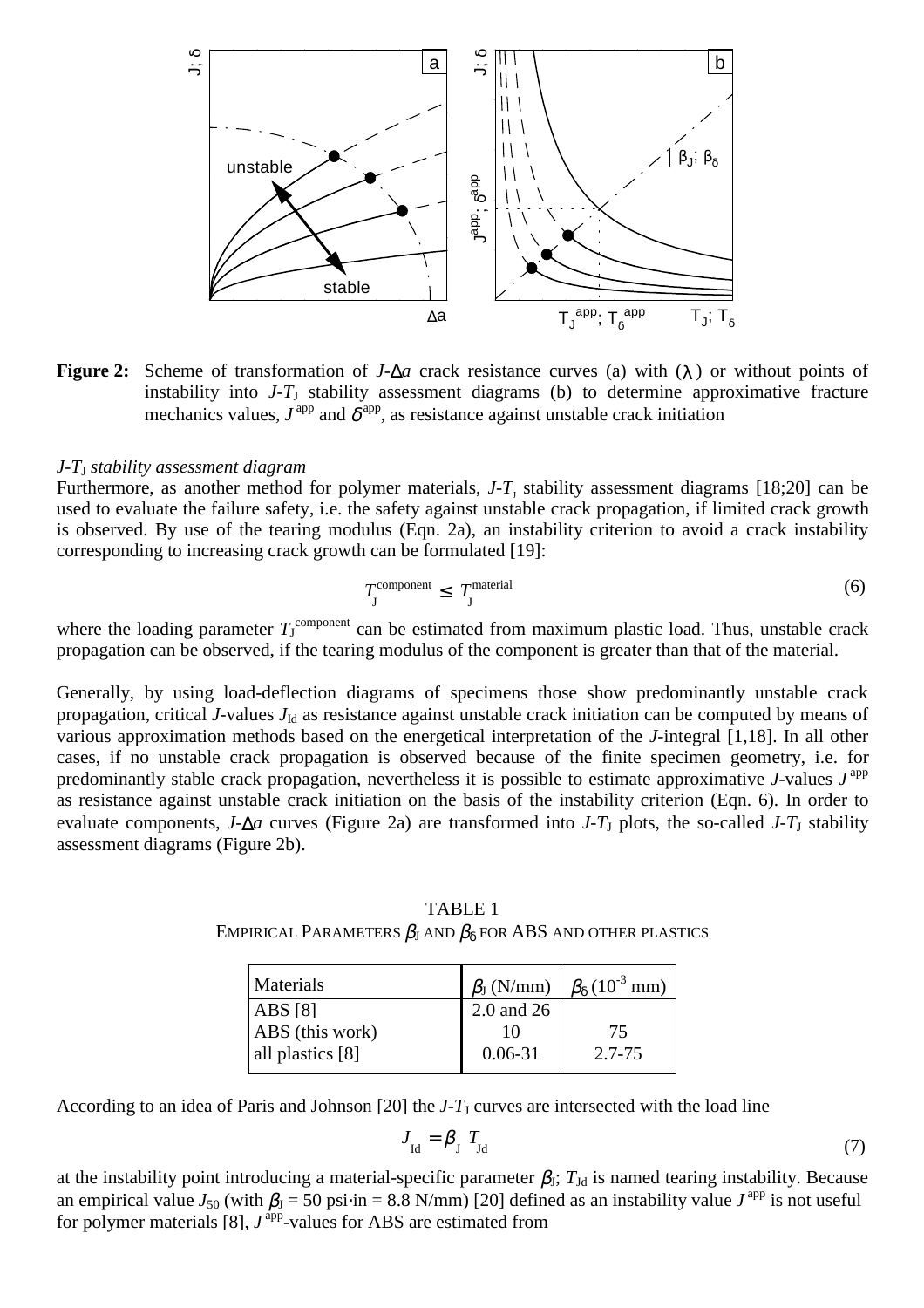$$
J^{\rm app} = \beta_{\rm J} C_{\rm l} \frac{E_{\rm d}}{\sigma_{\rm yd}} \tag{8}
$$

Analogous to *J*-T<sub>J</sub> diagrams,  $\delta^{\text{app}}$  can be derived from  $\delta$ -T<sub> $\delta$ </sub> stability assessment diagrams by introduction of a parameter  $\beta_{\delta}$ . If experimental  $J_{Id}$ - or  $\delta_{Id}$ -values exist, a calculation of  $\beta_{IJ}$  or  $\beta_{\delta}$  is possible for given materials or material groups (see Eqn. 7 and Figure 2b). In Table 1  $\beta_1$ - and  $\beta_2$ -values for plastics are summarized.

## **MATERIALS**

Three emulsion-polymerized ABS-material groups those differ from each other concerning the averaged particle diameter and the particle size distribution were investigated (Figure 3a,b and Table 2). For all materials, small rubber particles are finely dispersed in a SAN matrix  $(M_w = 85000 \text{ g/mol}, M_w/M_n = 4,$ oligomer content  $\approx 1$  %, styrene/acrylonitrile-ratio = 72.5/27.5). The rubber content is varied from 0 wt.-% (pure SAN) to 36 wt.-%. Whereas the rubber particle size distribution of ABS 110 that was measured using the ultra-centrifugation method shows one pronounced peak, the size distributions of ABS 270 as well as of ABS 330 are characterized by three separated peaks.



Figure 3: Transmission electron microscopic micrographs of ultra-thin sections stained with OsO<sub>4</sub> for ABS 110 (a) and ABS 330 (b) with 16 wt.-% rubber

TABLE 2

PEAK PARTICLE DIAMETERS, AVERAGED PARTICLE SIZES *d* AND RELATIVE PARTICLE NUMBER CORRESPONDING TO THE PEAKS

| Materials      | Particle diameter |                 |                 |
|----------------|-------------------|-----------------|-----------------|
|                |                   | Peak at         | Relative number |
|                | (nm)              | (nm)            | $(\%)$          |
| <b>ABS 110</b> | 110               | 110/270/415     | 98/1/1          |
| <b>ABS 270</b> | 270               | 130 / 280 / 480 | 23/64/13        |
| ABS 330        | 330               | 95/210/475      | 21/27/52        |

#### **TOUGHNESS BEHAVIOUR IN DEPENDENCE ON RUBBER CONTENT AND TEMPERATURE**

The determination of *J*-∆*a* and δ-∆*a* crack resistance curves (*J*-R and δ-R curves) results in quantification of engineering toughness values as material resistance against stable crack initiation and propagation. Because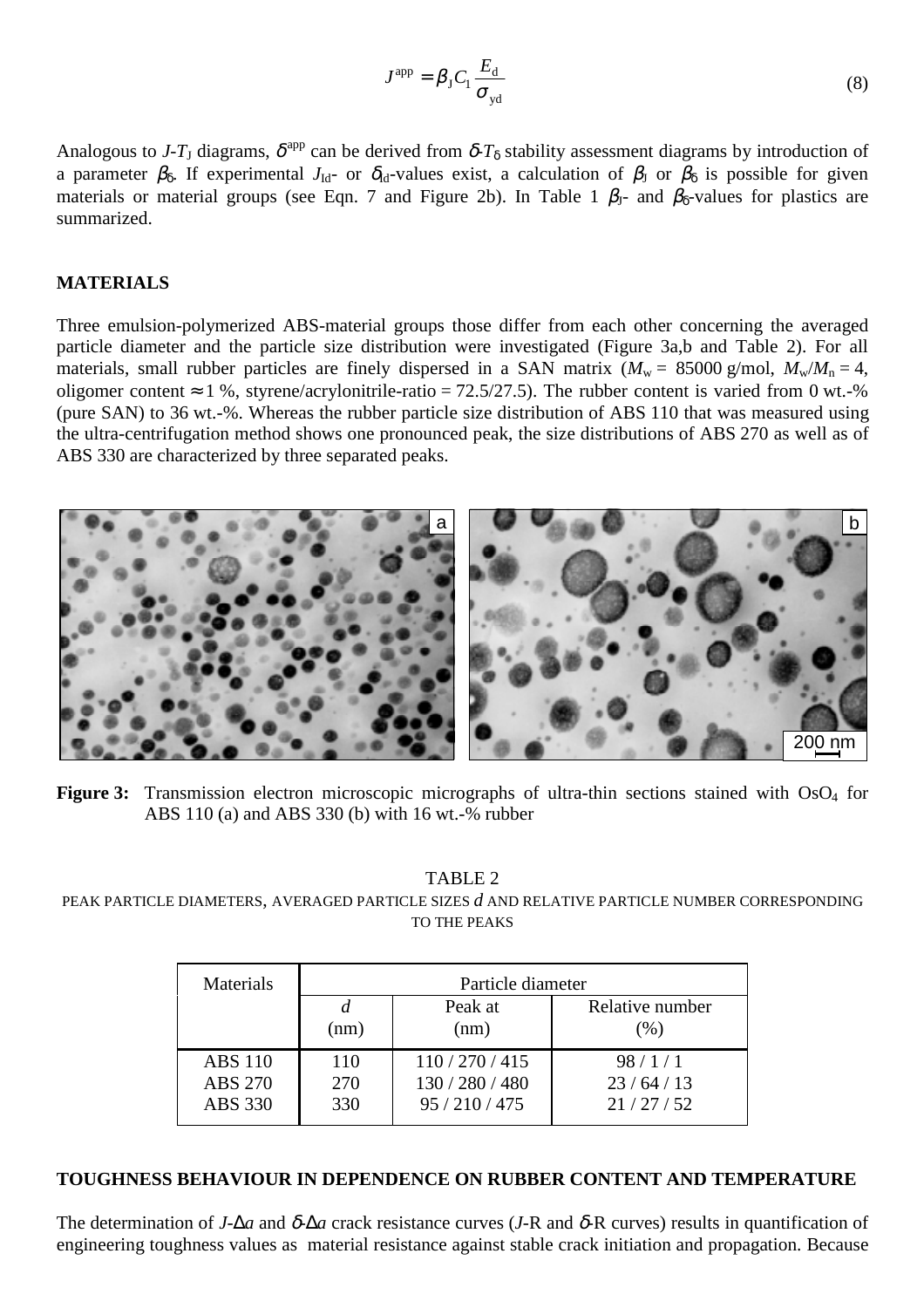ABS 110 materials show only macroscopically linear-elastic behaviour corresponding to predomi-



**Figure 4**: *J*-∆*a* crack resistance curves of ABS 330 versus rubber content at room temperature (a) and in dependence on temperature for 24 wt.-% rubber (b)

nantly unstable crack propagation, no crack arrest and, thus, no R-curves could be produced. Analogous to that, an R-curve determination of all ABS 270 and ABS 330 materials was also impracticable at low temperatures and/or low rubber contents because these materials show predominantly unstable crack propagation at temperatures  $\langle -40^{\circ}$ C and rubber contents  $\langle 16 \text{ wt.} \cdot \text{%} \rangle$ . Although a single-parameter description of the toughness behaviour is impossible [1], also for the ABS-material presented in this study [21], the followed passages are confined to one loading parameter, the *J*-integral.

Figures 4a,b show *J*-R curves of ABS 330 as a function of rubber content (25 °C) and temperature (24 wt.- % rubber) (in view of R-curves of ABS compare also [14,22]). From Figure 4a it is clearly visible that the slopes  $dJ/da$  of the R-curves and, thus, the tearing moduli  $T_J$  increase with increasing rubber contents [23]. In contrast to this observation, the resistance against stable crack propagation  $dJ/da$  and  $T<sub>J</sub>$  respectively pass a maximum value in the range of 25−60 °C (Figure 4b) [23]. In this connection, the pronounced toughness decrease at 95 °C that corresponds to a clearly visible increasing data dispersion should be pointed out. The rubber content and temperature dependencies of the *J*-values  $J_{0,2}$  as resistance against stable crack initiation are qualitatively comparable to those of  $dJ/da$  [14,22], but  $J_{0.2}$  reflects the matrix toughness behaviour to a high degree and  $T<sub>J</sub>$  gives morphology-sensitive information corresponding to the particle-matrix structure [1]. However,  $J_{0.2}$  does not correspond to the physical initiation process because of its emperical definition. An explanation of the increasing  $J_{0.2}$ -values in dependence on rubber content is the interaction between matrix-SAN and SAN surrounded the rubber particles in form of about 10 nm thick graft shells. The resulting changes in molecular matrix structure those increase with rising rubber content have a great influence on  $J_{0.2}$  [22].

Figures 5a,b give a survey of the *J-*values in dependence on rubber content and temperature. On the one hand, the approximative  $J$ -values  $J<sup>app</sup>$  as resistance against unstable crack initiation those were calculated using  $\beta_J = 10$  N/mm are compared to the conventional critical *J*-values  $J_{\text{Id}}$  and the *J*-values  $J_{\text{Od}}$  measured at maximum load. Additionally to these quantities, on the other hand,  $J_{0.2}$ -data are also plotted in Figures 5a,b. A main methodical result is that values of fracture resistance can be quantified in respect of unstable crack initiation by use of  $J-T<sub>J</sub>$  stability assessment diagrams, also in cases if unstable crack propagation can not be directly observed because of the limited specimen geometry and defined loading conditions respectively [8]. Especially, this method is substantial to evaluated the fracture mechanical behaviour of new polymer materials by means of miniature specimens because these materials are often synthesized in the first stage of development in small samples. Furthermore, the  $J_{\text{Od}}$ -values are impracticable to assess the crack resistance because they significantly undervalue the real level of toughness.

All *J-*values increase generally up to a maximum value at 25−60 °C and decrease after passing this maximum point (Figure 5a) [14,21,22,24]. Whereas the causes of increasing toughness versus temperature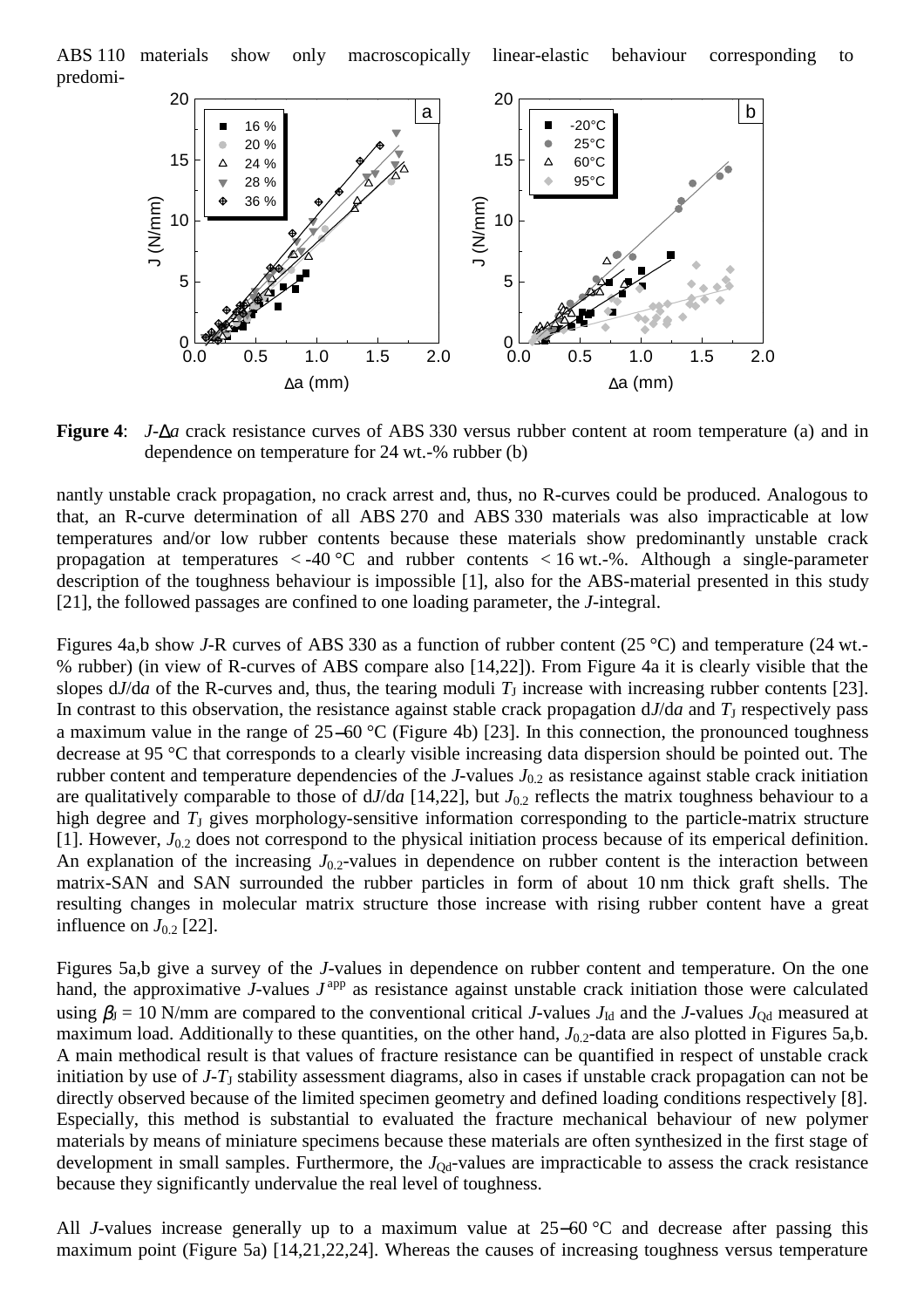(especially, at temperatures higher than the glass temperature  $T_{\rm g}^{\rm Rubber}$  of rubber) have been well established for ABS, the causes of decreasing toughness those can be observed closed to the glass temperature  $T_g^{\text{SAN}}$  of



**Figure 5:** *J*-values for ABS 330 as resistance against unstable ( $J<sub>Id</sub>$  and  $J<sup>app</sup>$ ) and stable crack initiation ( $J<sub>0.2</sub>$ ) and *J*-values measured at maximum load (*J*<sub>Qd</sub>) respectively in dependence on temperature for 28 wt.-% rubber (a) and on rubber content  $\phi$  at room temperature (b);

 $\phi_{\text{BTT}}$  – 'brittle-to-tough' transition concentrations corresponding to crack resistance against stable or unstable crack initiation;  $T_g^{\text{Rubber}}$  and  $T_g^{\text{SAN}}$  – glass temperatures of disperse rubber phase and of matrix (SAN) at loading frequencies comparable to that in impact tests (∼1 kHz)

SAN-matrix are fundamentally unsolved. This phenomenon that was detected most clearly at a rubber content of 16 wt.-%, is connected with a reduction in the size of the stable crack growth area and the plastic zone size [21,24] and does not result from physical ageing [21]. Besides the decrease in the Young's modulus at higher temperatures, another causes are matrix-embrittlement effects by initiation and growth of so-called intrinsic crazes [21].

The application limits of plastics can be described, for example, using 'brittle-to-tough' transition (BTT) concentrations  $\phi_{\text{BIT}}$  those are formally calculated by averaging the lower and upper shelf of toughness (Figure 5b). Some impact-resistant polymer materials, like ABS [21] and heterogene PP-materials [25], show two BTT's:

- BTT(1) of  $J<sub>Id</sub>$  and  $J<sup>app</sup>$  as resistance against unstable crack initiation (conventional transition 'brittle/ tough'),
- $\text{BTT}(2)$  of  $J_{0.2}$  as resistance against stable crack initiation (transition 'tough / high impact').